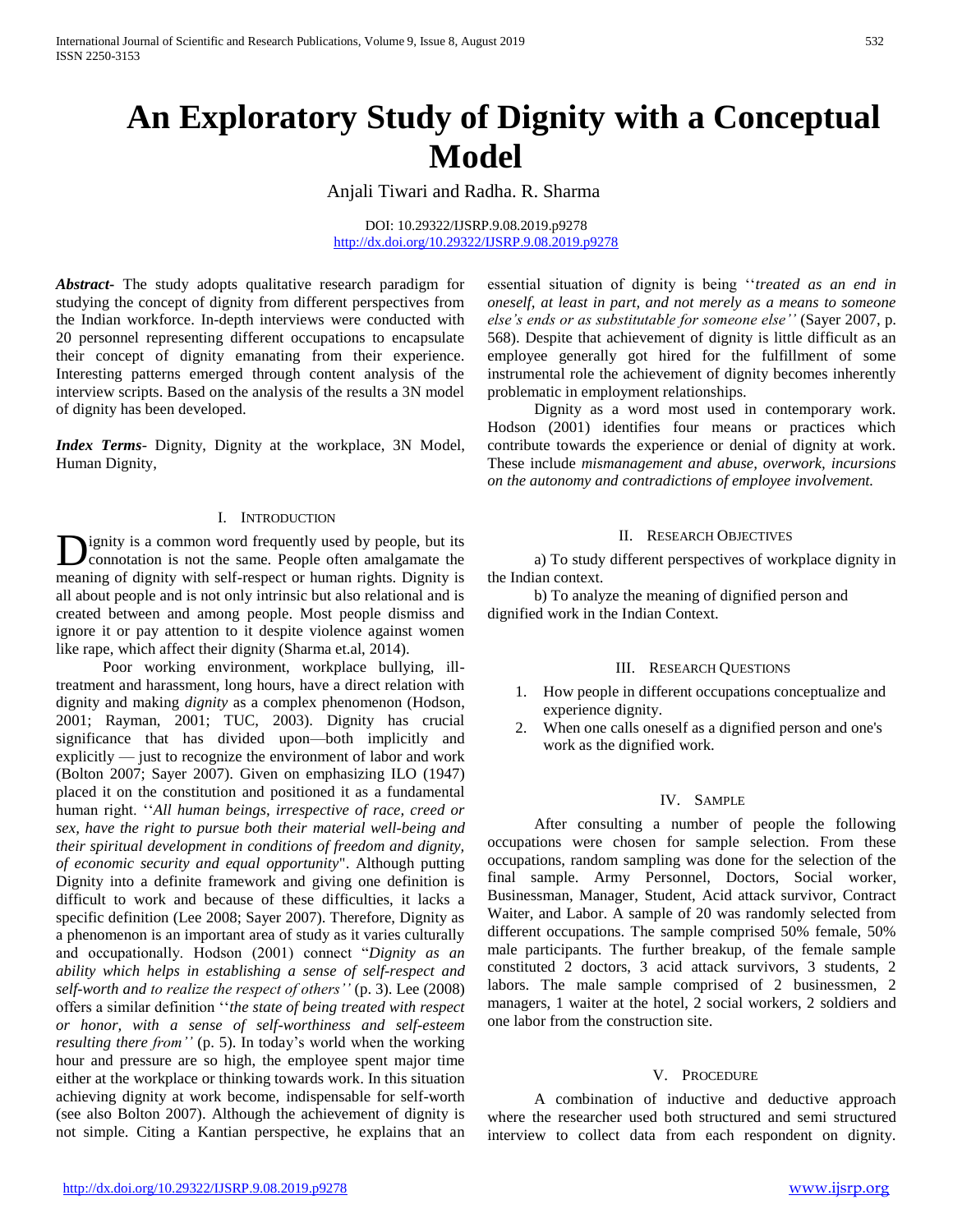Qualitative research is more suitable when there is a need for unfolding what surrounds a phenomenon (Carson et al., 2001). Interview questions was developed through dignity literature. A set of question got generated and checked by experts, so none of the important factor could be missed. The questions were designed to be open-ended and interviewers had the flexibility to follow-up and probe further using additional non-scripted questions whenever new themes or information appeared. The questions were designed to solicit information related to each of the major content areas of the study. During the beginning of the interview demographic data were collected.

#### VI. DATA COLLECTION

 At the outset, the participants were made aware of the objectives of the study. Their informed consent was taken. Researcher established rapport before the interview and all the respondents were secure that their responses would be held in reserve.

 During the interview, researcher asked each participant to identify the most painful part of their life. When permission was granted, interviews were audiotaped. To get into the real context all the interviews were conducted in face to face situation. Each interview lasted for approximately 30 minutes.

## VII. ANALYSIS OF RESULTS

 KMS uses as a technical/ rational artifact, a depositary system which can be used for codifying, retrieve, store and distribute their knowledge (Alavi & Leidner, 2001). Knowledge management systems (KMS) is a type of information system used by employers to create distributes and utilization of knowledge, which finally could impact on the organizational competitiveness (Alavi & Leidner, 2001; Alavi et al, 2006; Kulkarni et al, 2007). Though, research says up to 70% of KMS does not meet up organisational objectives (Malhotra, 2005). A few studies have shown that culture plays a major role when KMS are deployed outside Western countries (Voelpel & Han, 2005; Ardichvili et al, 2006). These cultural issues are quite common as KMS generally reveal the Western values of the designers(Nonaka & Takeuchi ,1995). Considering the above and keeping in view the importance of context in pursuing the objectives of the study, manual analysis has been conducted by the authors, which was considered to be most appropriate for the largely descriptive interview data. Also, any qualitative software focuses on the words and thereby ignores the context; therefore, the software was not used at this stage. Besides, the aim of the study was to capture the context in the study of dignity and dignified work therefore, context should not be ignored. Thus, for enriching the output, context needed to be captured and this was done through manual analysis.

 There are majorly 3 types of content analysis is in use, Conventional, Directed, and Summative content analysis. During the current study, we rely on conventional analysis; in this case, the aim was to know how one perceives dignity in his/ her work life. Conventional analysis been used mainly in the studies which do not have existing theories and also a limited research . (Kondracki & Wellman, 2002), alternatively allowing the categories and names for categories to flow from the data. Researchers submerge themselves in the data to permit original insights to appear (Kondracki & Wellman, 2002), in addition explained as an inductive category development (Mayring, 2000).

## VIII. EVOLVING A CONCEPTUAL MODEL: 3N MODEL OF **DIGNITY**

 Based on the literature, we identified majorly two types of dignity 1, intrinsic 2, extrinsic (Brennan and Lo, 2007; Hodson, 2001). However, intrinsic one is defined which has no outer connection and extrinsic has defined with the support of the extrinsic environment. The whole interview process was based on these two concepts. All the concept of dignity has been linked with the Maslow' need theory as well. Based on characteristic we divided the 5 basic needs into two parts. Likewise, psychological, social and safety clubs on one group and name as Extrinsic need, the last two as self-actualization and esteem club in one group called as intrinsic dignity. Based on this separation, we reconducted our interview in a semi-structured way. But after the interview, the whole model changed and emerged as a 3N Model. This model is a pure outcome of interview analysis. Firstly, our data were tabulated; the essence of the interview was conceptualized and coded to draw a meaningful implication regarding the meaning of dignity.

#### **Data Analysis < Insert table 1>**

## **The Outcome of Interview analysis < Insert table 2 >**

 After taking views of 8 working segments of the society we divided it into three parts on the basis of "Maslow's hierarchy of Needs"( Figure 1). **3N express as, N- Nascent Dignity, N-Nether Dignity, N- Noble** Dignity. However Nascent describes the basic need which consists of food, shelter, and cloth. We connect these needs to the psychological and safety need of the Maslow's models may also be called as the dependent dignity. The dignity of labor, waiters, and Acid attack Survivors fall under this. The students, businessmen, managers major parts fall under Nether dignity as it consists of social and esteem needs from the Maslow's hierarchy also called as the developed dignity. The last part is Self-actualization, which consists of social workers and Army personnel. These professional groups of the society have a noble view of dignity as 'helping others' which in their view is the most dignified work also called as nether or independent dignity (Figure 2).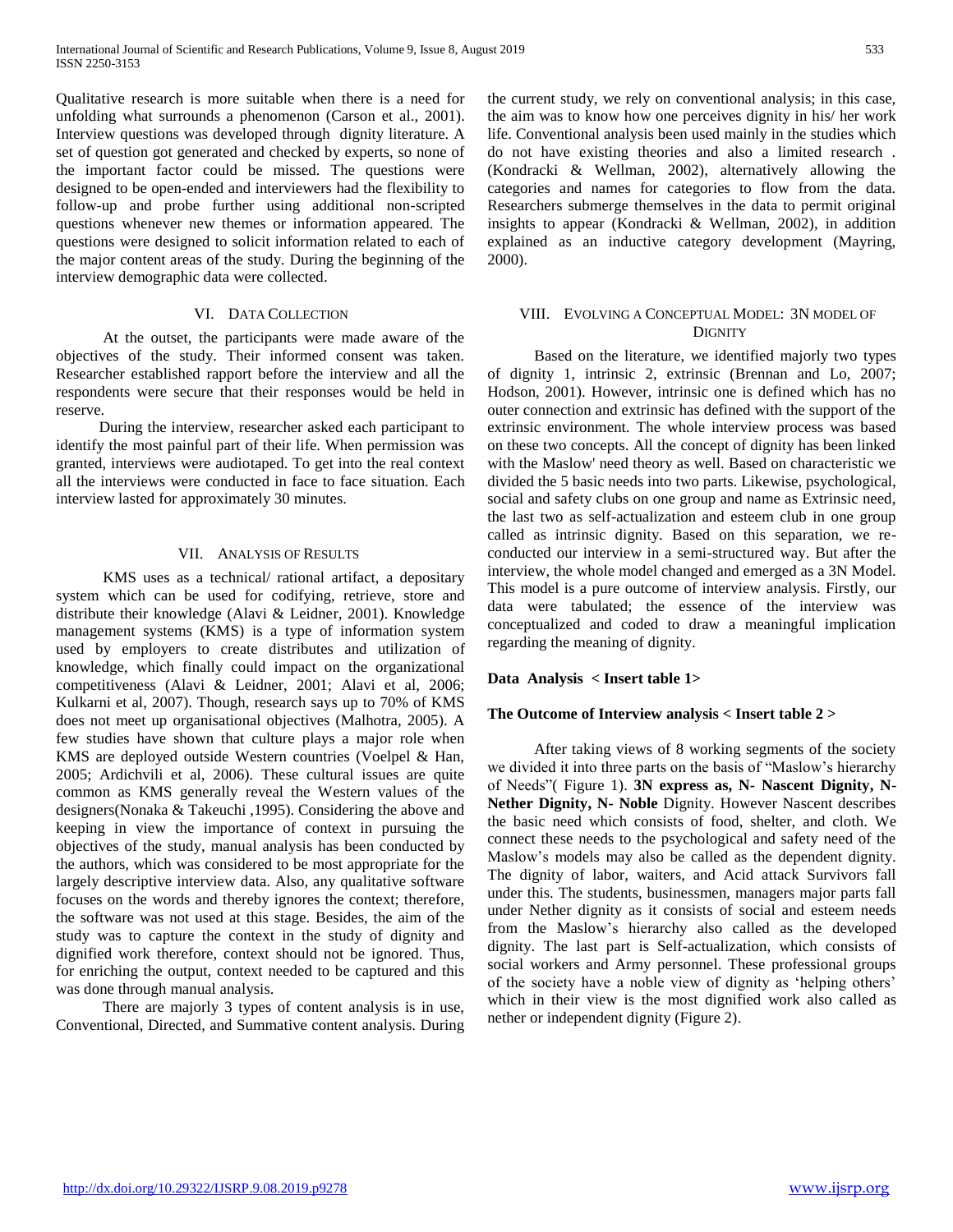

**Themes emerging from the Data <Insert table 3 >**



Figure 2 Source: Developed by the authors

#### IX. DISCUSSION AND FUTURE RESEARCH

 The most surprising fact which we got throughout the interview, that dignity is a dynamic word which keeps changing its connotation. Everyone relates dignity with one's current work: a student has a connection with a teacher, a doctor has a connection with the patient, and low wage worker has a connection with the owner. So for a different societal group, the

definition of dignity is different. For the labor class getting a fair wage comes as a dignity. For the educated group, dignity is coined as the self-respect, satisfaction, achievement, happiness, and trust. It is equivalent to the human right as well. For those who are fighting for their survival, dignity means, how society is accepting them, and getting equal treatment or not? if they perceive the fair and equal treatment, they call themselves dignified but if they do not perceive it their dignity is at a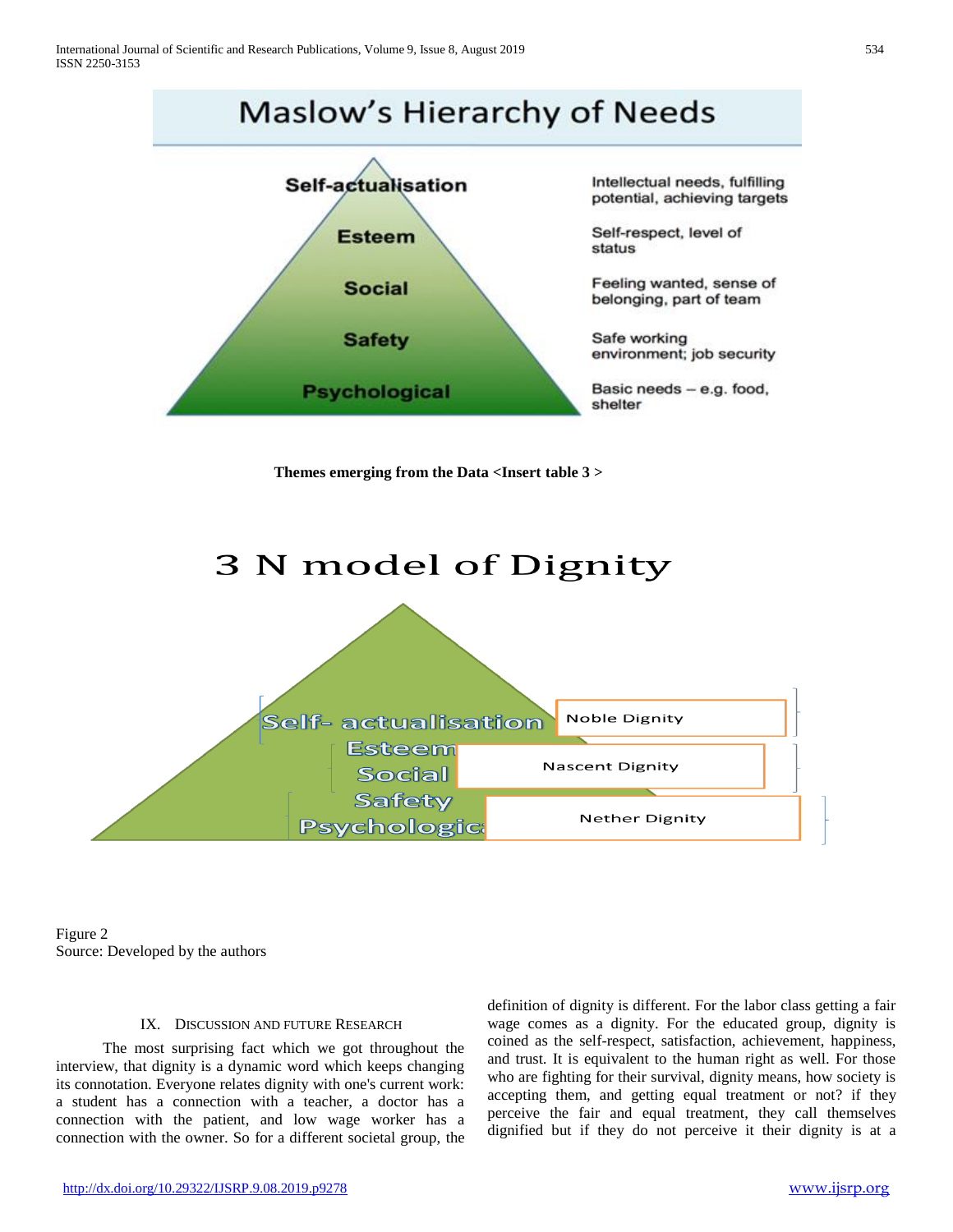vulnerable stage. So the common themes which emerged were equality, in terms of equal pay or equal treatment, trust, happiness, and satisfaction. The results of the exploratory study reveal that culture has been one of the major factors which could give another shade to the definition of dignity. This paves the way for future research in the field of dignity. The study has a sample size as one of the limitations, besides interview as a methodology and cultural context. A larger sample and other methods of data collection would lead to greater generalizability of results. Nevertheless, the study has explored an emerging area of study which is pivotal for the sustainable growth of organizations and the society and had developed a 3N model of dignity.

 The whole research has been placed in one culture in another way culture could enrich the color or meaning of dignity, the status in the society may also have an impact on it one needs to search and do further research on it.

#### X. CONTRIBUTION AND CONCLUSION

 When we analyze the data it emerges as three needs and these three needs falls into the Maslow's hierarchy and there for the contribution of this paper is to convert 5 needs into the three needs. Dignity is an integral part of one's life, but many compounds it with human rights. Kant had a provided philosophical perspective, but it needs to be operationalized for organizations and society. The present study has developed a need-based 3N conceptual model of human dignity. As an area of scholarship, it is at the nascent stage and needs to be explored and developed.

#### **REFERENCES**

- [1] Alavim., Leidner De. (2001) . Review: knowledge management and knowledge management systems: conceptual foundations and research issues. MIS Quarterly 25,107–136. doi:10.2307/3250961
- [2] Alavi, M., Kaywortht, T.R., Leidner, D. E. (2006) . An empirical examination of the influence of organizational culture on knowledge management practices. Journal of Management Information Systems 22(3), 191–224.doi 10.2753/mis0742-1222220307
- [3] Ardichvili, A., Maurer, M., Li, W., Wentling, T., & Stuedemann, R. (2006). Cultural influences on knowledge sharing through online communities of practice. *Journal of Knowledge Management, 10*(1), 94-107. doi:10.1108/13673270610650139
- [4] Brennan, A. Lo., Y. S. (2007). Two conceptions of dignity: honour and selfdetermination . Springer
- [5] In Malapss, J. and Lickiss, N. (Eds), Perspectives on Human Dignity: A Conversation. Dordrecht:Springer, 43–58
- Bulter, J.K.(1991). 'Toward understanding and measuring conditions of trust: Evolution of trust inventory . *Journal of Management*, 17(3) , 643- 663. doi:10.1177/014920639101700307
- [7] Bolton, S. C. (2007). Dignity in and at work: why it matters Dimensions of Dignity at Work. Oxford: Butterworth-Heinemann.
- [8] Bolton, S. C. (2010). Being human: dignity of labor as the foundation for the spirit-work connection . *Journal of Management*, Spirituality & Religion, 7 (2), 157–72.doi :10.1080/14766081003746422
- [9] Cronbach, L.J., Meehl, P.C., 1995, Construct validity in psychological tests , PsychologicalBulletin,52, .281-302.
- [10] Carson, D., Gilmore, A., Perry, C., Gronhaug, K. (2001), Qualitative Marketing Research,London: Sage Publications.
- [11] Craven, William G. Giovanni Pico Della Mirandola. Symbol of his Age: Modern Interpretations of a Renaissance Philosopher. Geneve: Librairie Droz,1981.
- [12] DeVellis, R.F. (2003). Scale development: Theory and applications (2nd ed.). Thousand Oaks, CA: Sage.
- [13] DL. Sunder.(2013).' Putting dignity at a workplace an corporate agenda 'Corporate governance. l6, 32-48
- [14] "Human Dignity." The Westminster Dictionary of Christian Ethics. Philadelphia: Westminster Press, 1986.
- [15] Hair, J.F., W.C. Black, B.J. Babin, R.E. Anderson, and R.L. Tatham. 2005. Multivariate data analysis, 6th ed. New Jersey: Pearson Prentice Hall.
- [16] Hodson, R. (2001). Dignity at Work. Cambridge, UK: Cambridge University Press
- [17] Kulkarniur, Ravindrans., Freezer., (2007) A knowledge management success model: theoretical development and empirical validation. Journal of Management Information Systems. 3, 309–347.
- [18] Kondracki, N. L., & Wellman, N. S. (2002). Content analysis: Review of methods and their applications in nutrition education. Journal of Nutrition Education and Behavior, 34, 224-230
- [19] Lee, M. Y. K. (2008). 'Universal human dignity: some reflections in the Asian context'. Asian Journal of Comparative Law, 3, 283–313.
- [20] Mayring, P. (2000). Qualitative content analysis. Forum: Qualitative Social Research, 1(2). Retrieved March 10, 2005, from [http://www.qualitative](http://www.qualitative-research.net/fqs-texte/2-00/02-00mayring-e.htm)[research.net/fqs-texte/2-00/02-00mayring-e.htm](http://www.qualitative-research.net/fqs-texte/2-00/02-00mayring-e.htm)
- [21] Mirandola, Pico della. On the Dignity of Man. Trans. Charles Glenn Wallis. Indianapolis: Bobbs-Merrill Company, 1965.
- [22] Malhotra. Y., (2005). Integrating knowledge management technologies in organizational business processes: getting real time enterprises to deliver real business performance. Journal of Knowledge Management .1, 7–28.
- [23] Nonka.I., Takeuchi.H. (1995) The Knowledge-Creating Company., New York.:Oxford University Press.
- [24] Suff.P., Strebler.M .(2006). Bulling and harassment building a culture of Dignity and respect.Institution for employment study.Retrieved From
- [25] http://www.employmentstudies.co.uk/system/files/resources/files/mp59.pdf
- [26] Sayer, A. (2007). Dignity at work: broadening the agenda. Organization, 14, 565–81.
- [27] Sayer, A. (2009). Contributive justice and meaningful work. Res Publica, 15, 1–16.
- [28] Sharma , Radha R.; Pardasani, R. & Nandram, S. 201[4.The problem of](http://www.emeraldinsight.com/doi/abs/10.1108/IJMPB-10-2013-0061)  [rape in India: a multi-dimensional analysis I](http://www.emeraldinsight.com/doi/abs/10.1108/IJMPB-10-2013-0061)nternational Journal of Managing Projects in Business7:3 , 362-379
- [29] Suleman R., Nelson B. (2011)[. Motivating the](http://web.a.ebscohost.com/ehost/viewarticle?data=dGJyMPPp44rp2%2fdV0%2bnjisfk5Ie46bRQs6%2byTrak63nn5Kx95uXxjL6urUqupbBIr6ueTbips1KwqZ5Zy5zyit%2fk8Xnh6ueH7N%2fiVauuskmzrbBLrqikhN%2fk5VXj5KR84LPgjOac8nnls79mpNfsVbSrsEm2qbRPpNztiuvX8lXk6%2bqE8tv2jAAA&hid=4112) millennials: Tapping into the [potential of the youngest generation.](http://web.a.ebscohost.com/ehost/viewarticle?data=dGJyMPPp44rp2%2fdV0%2bnjisfk5Ie46bRQs6%2byTrak63nn5Kx95uXxjL6urUqupbBIr6ueTbips1KwqZ5Zy5zyit%2fk8Xnh6ueH7N%2fiVauuskmzrbBLrqikhN%2fk5VXj5KR84LPgjOac8nnls79mpNfsVbSrsEm2qbRPpNztiuvX8lXk6%2bqE8tv2jAAA&hid=4112) Leader to Leader. 62, 39-44.
- [30] Voelpel.S., Hanz (2005) Managing knowledge sharing in China: the case of Siemens ShareNet. Journal of Knowledge Management .3, 51–63.

## **Data Analysis Table 1**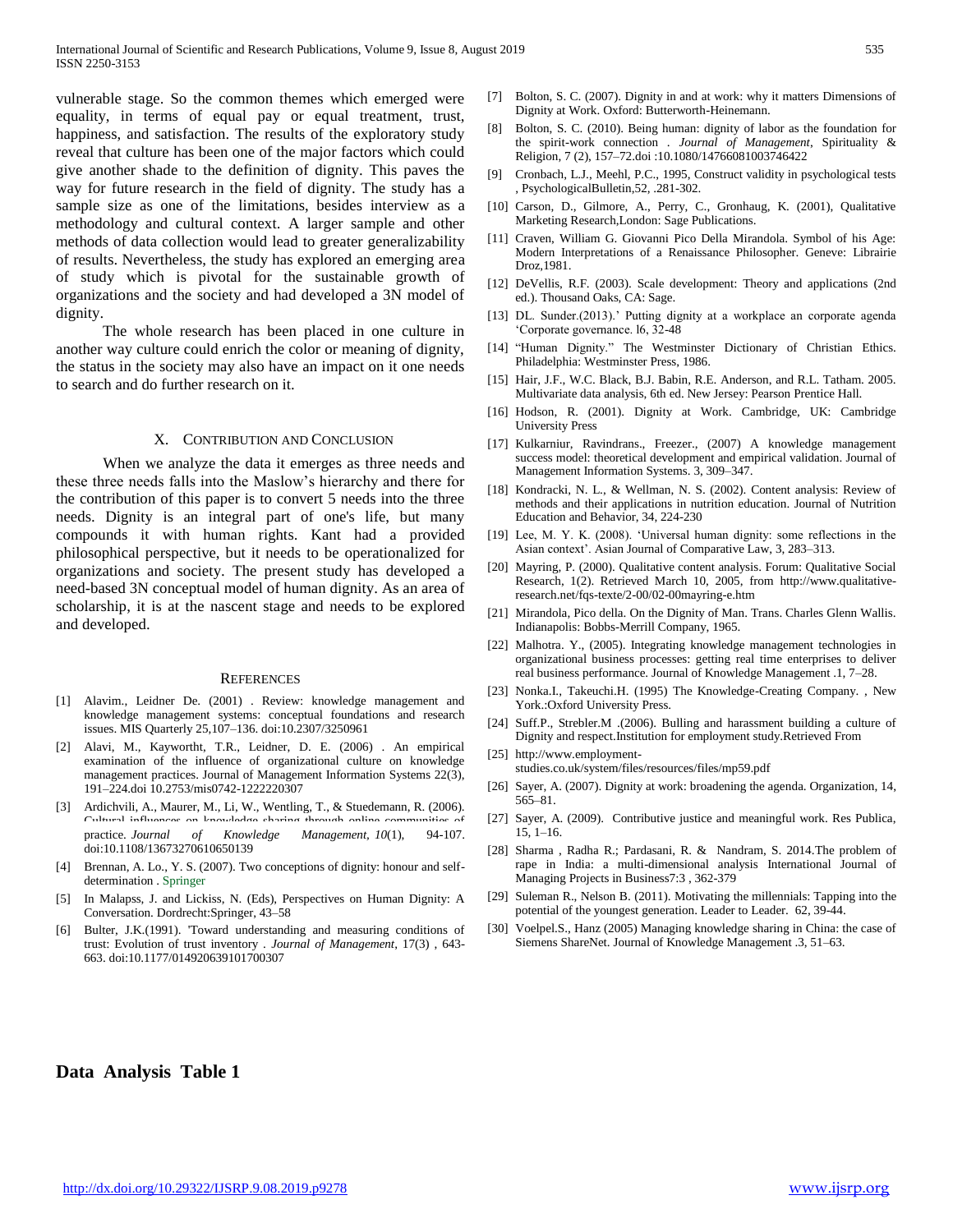| Occupations          | Description                                 | Codes          |
|----------------------|---------------------------------------------|----------------|
|                      |                                             |                |
|                      |                                             |                |
| Social worker 1.     | Making yourself Proud, Self-motivation,     |                |
|                      | Social<br>justice, Righteousness,<br>The    |                |
|                      | importance of once life,                    |                |
| Social worker 2.     | Achieve it from others, continuous          | Wholesomeness. |
|                      | improvement, earn your self-respect, hard   |                |
|                      | work pay, Society enrichment.               |                |
|                      |                                             |                |
| Businessmen 1        | Respect in other eyes, Satisfaction, Seeing |                |
|                      | others happy, Family happiness.             |                |
|                      |                                             | Satisfaction   |
| <b>Businessmen 2</b> | Gain respect, big empire, More employees,   |                |
|                      | output achievement, Spending more on        |                |
|                      | CSR activities. The accomplishment of       |                |
|                      | mission and vision                          |                |
| Manager 1            |                                             |                |
|                      | Self Trust, Peer group Trust, Acceptance,   |                |
|                      | Appreciation, integrity.                    |                |
| Manager 2            | Supervisor<br>Trust,<br>Acknowledgement,    | Credence       |
|                      | Target Achievement.                         |                |
|                      |                                             |                |
| Army personnel 1     | Code of conduct, Pride in Nation Flag,      |                |
|                      | Nations Welfare, Fight for the nation,      |                |
|                      |                                             | Pride          |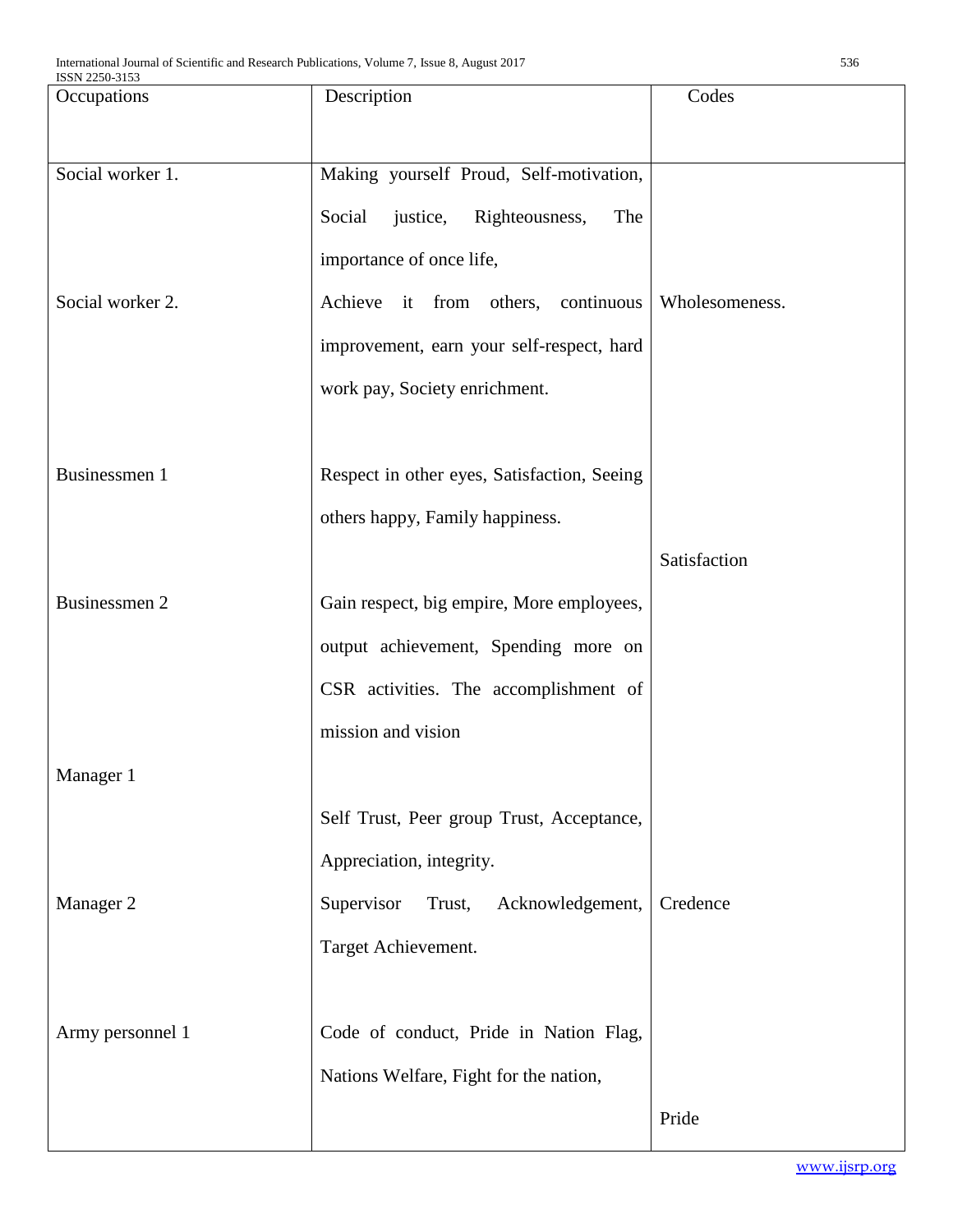|                              | Support system at the time of emergency,      |             |
|------------------------------|-----------------------------------------------|-------------|
| Army Personnel 2             | Save society, respect within and outside      |             |
|                              | organization.                                 |             |
|                              | Persuade<br>promise,<br>full<br>payment,      |             |
| Waiter                       | Respectful behavior, timely payment.          | Empathy     |
|                              | 365 days of work, full money, shelter,        |             |
|                              | nutritious food.                              |             |
| Labor 1                      | Break during the work, get the opportunity    |             |
|                              | to feed our children, some freedom, equal     |             |
| Labor 2                      | pay.                                          | Fair-minded |
|                              |                                               |             |
|                              | Equal job opportunity, shelter, respect.      |             |
| Labor 3                      |                                               |             |
|                              | It's a two way process, patient satisfaction, |             |
|                              | respect in the eyes of the patient.           |             |
| Doctor 1                     | Successful treatment gives us immense         | Happiness   |
|                              | pleasure and happiness, the joy of giving,    |             |
| Doctor 2                     | delightful experience.                        |             |
|                              | Acceptance of your decision, Equality, get    |             |
|                              | an opportunity to work together, a sign of    |             |
| Manager at café (Acid Attack | acceptance,                                   |             |
| survivor 1)                  | opportunity, acceptance of<br>Job<br>our      |             |
|                              | services, equal pays for equal work,          | Adoption    |
|                              | learning opportunity.                         |             |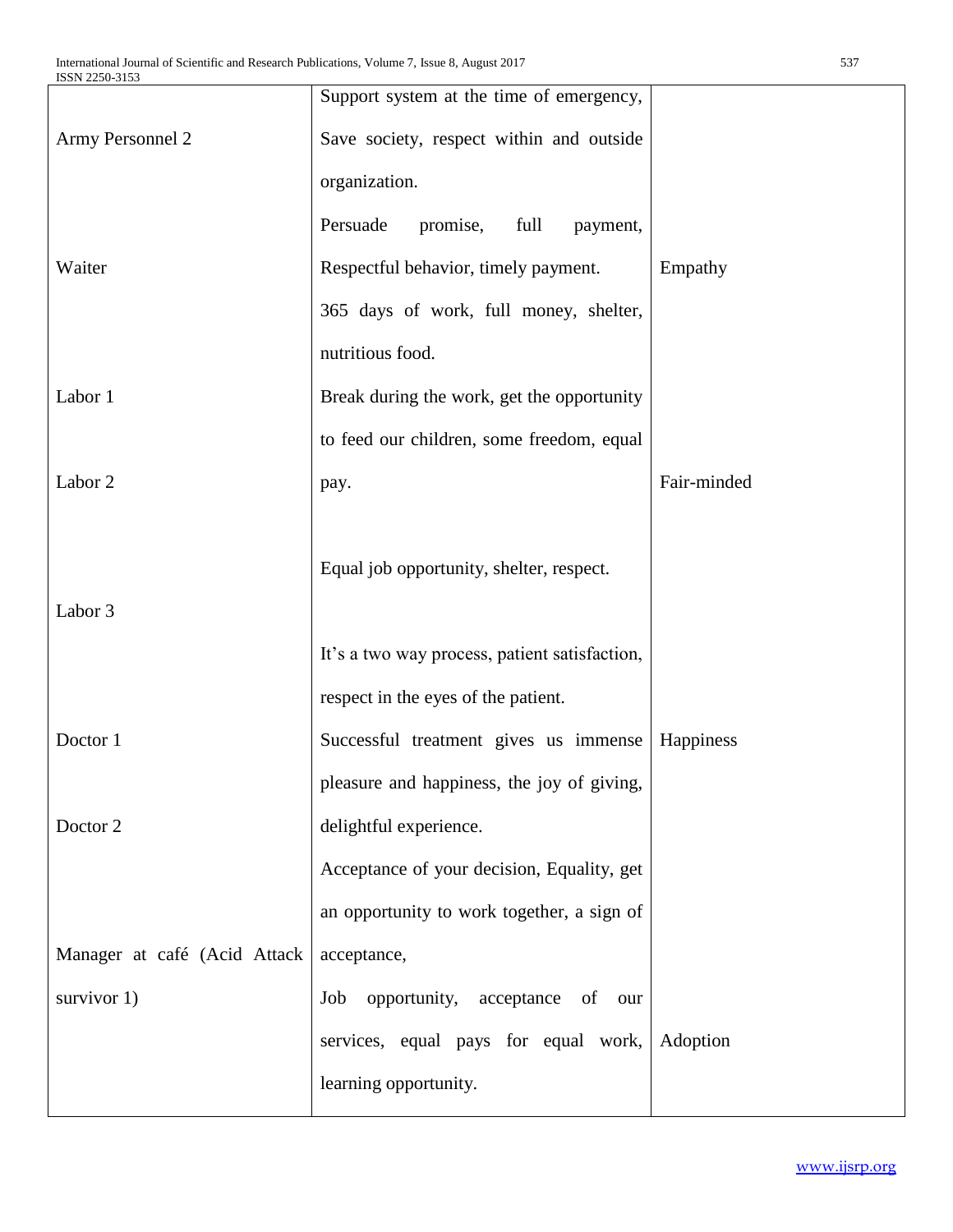| POTT STOCAL                    |  |                                             |             |
|--------------------------------|--|---------------------------------------------|-------------|
| Worker at café (Acid Attack    |  |                                             |             |
| Survivor 2)                    |  |                                             |             |
|                                |  | Teamwork, Freedom of expression,            |             |
|                                |  | Freedom to use resource.                    |             |
| Supervisor at café(Acid Attack |  |                                             |             |
| survivor 3)                    |  |                                             |             |
|                                |  |                                             |             |
|                                |  |                                             |             |
|                                |  | Respect, appreciation of efforts, hard      |             |
|                                |  | work, hand-holding.                         |             |
|                                |  |                                             | Sensitivity |
| Student 1                      |  | Listening,<br>appreciate<br>thoughts,<br>my |             |
|                                |  | understand my constrain, the freedom of     |             |
|                                |  | learning, freedom of thoughts, Trust on     |             |
| Student 2                      |  | me, convince myself, Decision taking,       |             |
|                                |  | work can't be dignified but the journey is  |             |
|                                |  | dignified. Authenticity in your work,       |             |
|                                |  | Truthfulness.                               |             |
|                                |  |                                             |             |
|                                |  | Successful<br>outcome, Acceptance<br>by     |             |
| Student 3                      |  | teachers, Respect for my work.              |             |
|                                |  |                                             |             |
|                                |  |                                             |             |

Source: Developed By Authors

## Table 2 **Outcome of Interview analysis**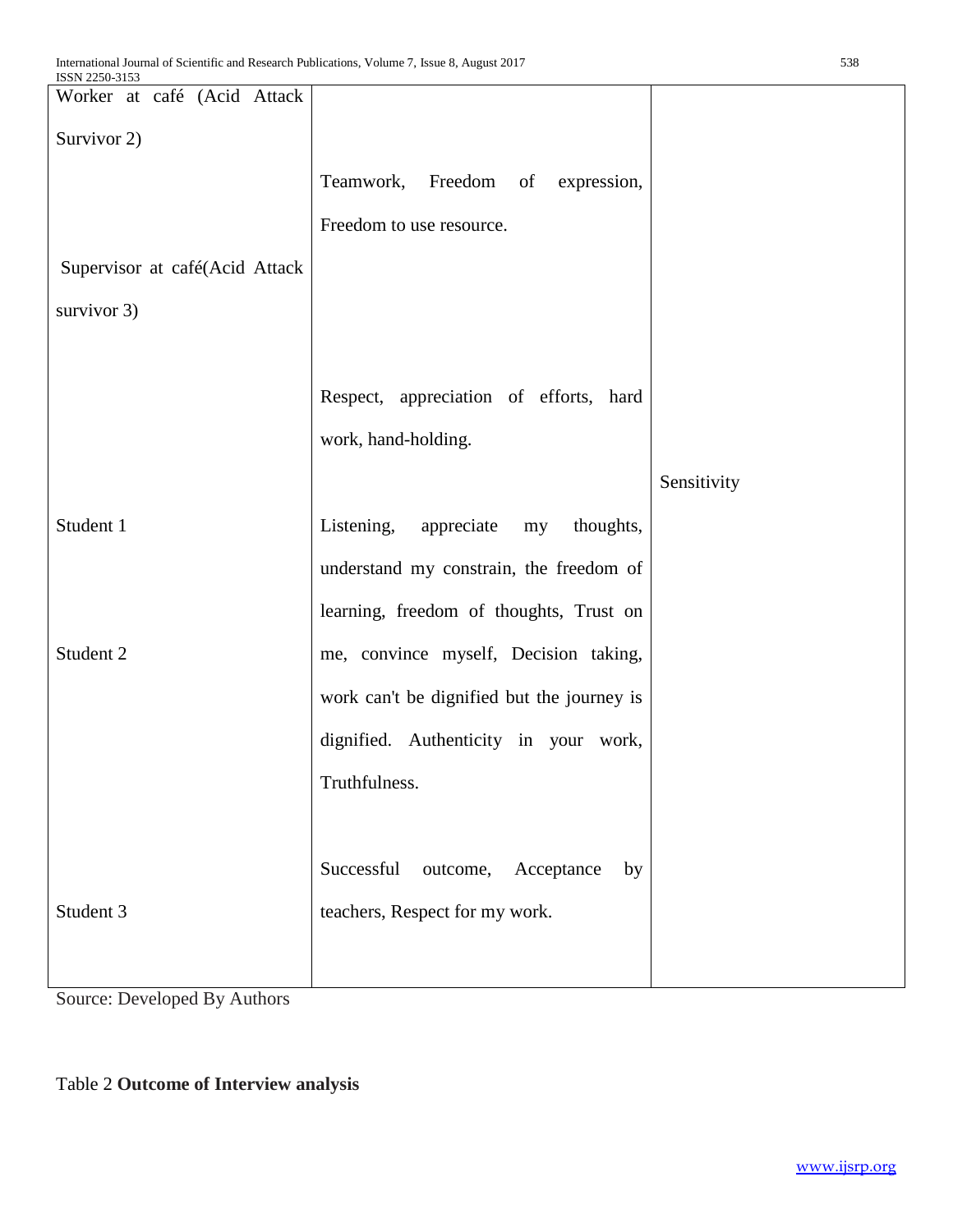| ISSN 2250-3153       |                       |  |  |  |
|----------------------|-----------------------|--|--|--|
| Occupation           | <b>Emerged Themes</b> |  |  |  |
| Army Personnel       | Pride                 |  |  |  |
| Social worker        | Wholesomeness.        |  |  |  |
| <b>Businessmen</b>   | Satisfaction          |  |  |  |
| Manager              | Credence              |  |  |  |
| Waiter               | Empathy               |  |  |  |
| Labor                | Fairness              |  |  |  |
| Doctors              | Happiness             |  |  |  |
| Acid Attack survivor | Acceptance            |  |  |  |
| <b>Students</b>      | Sensitivity           |  |  |  |
|                      |                       |  |  |  |

Source: Developed By Authors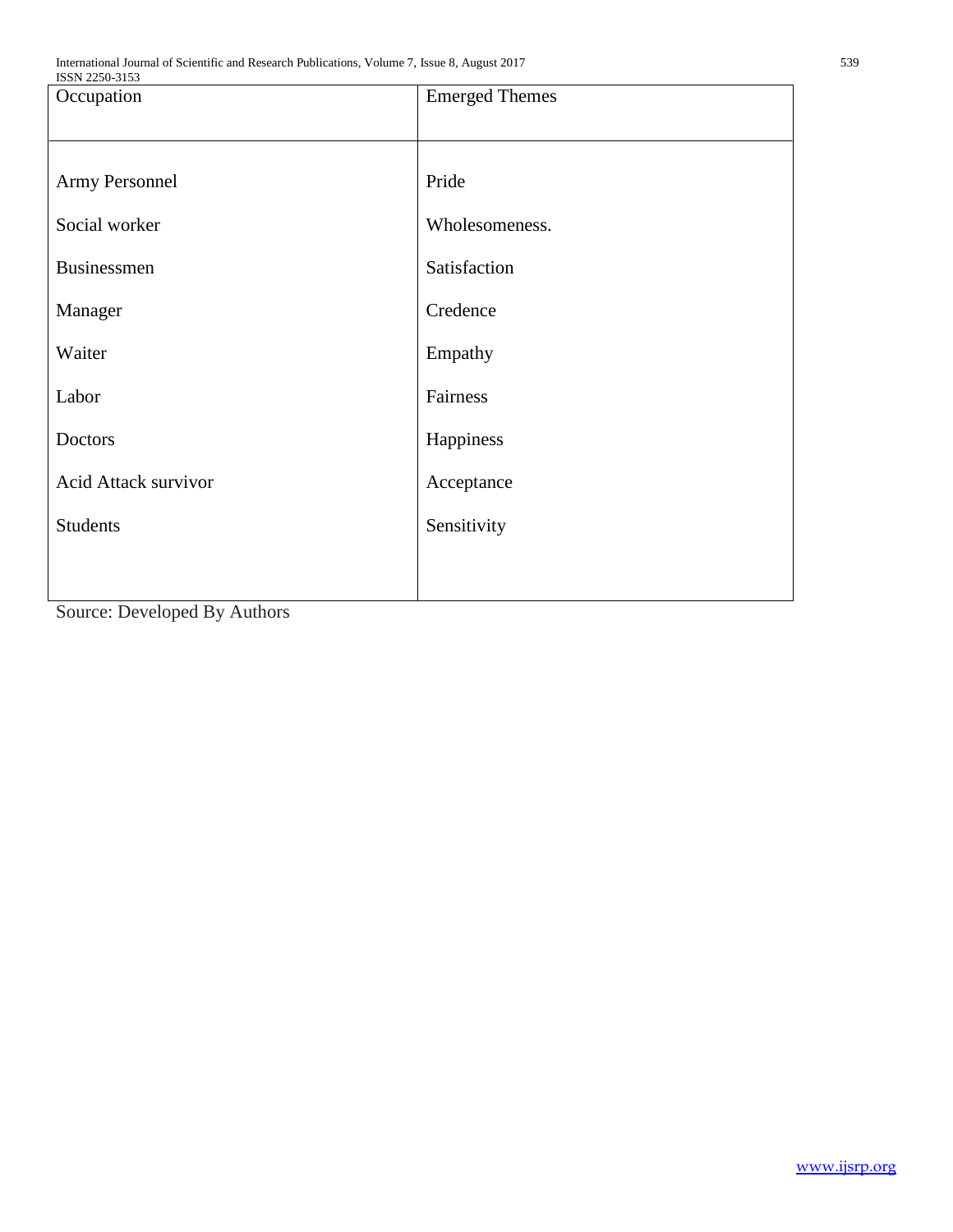| Maslow's Need                     | Themes                                     | Occupation                                        | $\boldsymbol{\mathrm{Needs}/}$ |
|-----------------------------------|--------------------------------------------|---------------------------------------------------|--------------------------------|
|                                   |                                            |                                                   | Dignity                        |
| Self-Actualization                | Pride, Wholesomeness                       | Army personnel, Social<br>Worker                  | Noble                          |
| Esteem                            | Satisfaction,<br>Credence,<br>Sensitivity. | Managers,<br>Doctors,<br>Businessmen,<br>Student. | <b>NETHER</b>                  |
| Social<br>Safety<br>Psychological | Fair-Minded,<br>Empathy,<br>Adoption       | Acid Attack survivor,<br>Labor, Contract waiter.  | <b>NASCENT</b>                 |

Themes emerging from the Data

Source: Developed By Authors